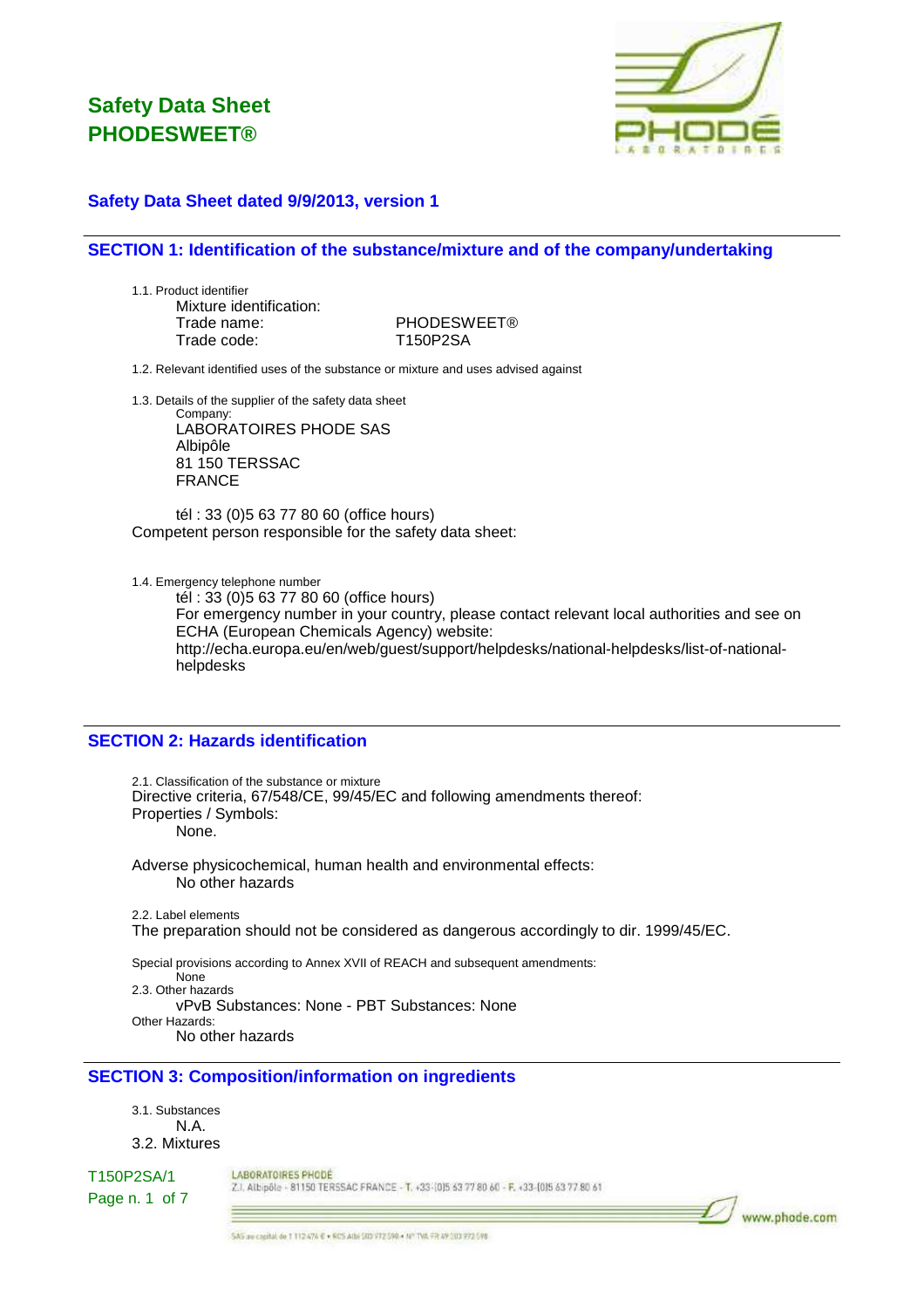

www.phode.com

Hazardous components within the meaning of EEC directive 67/548 and CLP regulation and related classification:

None.

### **SECTION 4: First aid measures**

4.1. Description of first aid measures In case of skin contact: Wash with plenty of water and soap. In case of eyes contact: In case of contact with eyes, rinse immediately with plenty of water and seek medical advice. In case of Ingestion: Do not under any circumstances induce vomiting. OBTAIN A MEDICAL EXAMINATION IMMEDIATELY. In case of Inhalation: Remove casualty to fresh air and keep warm and at rest. 4.2. Most important symptoms and effects, both acute and delayed None

4.3. Indication of any immediate medical attention and special treatment needed Treatment: None

### **SECTION 5: Firefighting measures**

- 5.1. Extinguishing media Suitable extinguishing media: Water. Carbon dioxide (CO2). Extinguishing media which must not be used for safety reasons: None in particular.
- 5.2. Special hazards arising from the substance or mixture Do not inhale explosion and combustion gases. Burning produces heavy smoke.

5.3. Advice for firefighters

Use suitable breathing apparatus . Collect contaminated fire extinguishing water separately. This must not be discharged into drains. Move undamaged containers from immediate hazard area if it can be done safely.

#### **SECTION 6: Accidental release measures**

6.1. Personal precautions, protective equipment and emergency procedures Wear personal protection equipment. Remove persons to safety. See protective measures under point 7 and 8.

6.2. Environmental precautions

Do not allow to enter into soil/subsoil. Do not allow to enter into surface water or drains. Retain contaminated washing water and dispose it. In case of gas escape or of entry into waterways, soil or drains, inform the responsible authorities. Suitable material for taking up: absorbing material, organic, sand

T150P2SA/1 Page n. 2 of 7 LABORATOIRES PHODE

Z.I. Albipôle - 81150 TERSSAC FRANCE - T. +33-(0)5 63 77 80 60 - F. +33-(0)5 63 77 80 61

SAS au cheital de 1 112 474 € + RCS Athi 503 972 590 + Nº TVA FR A9 303 972 598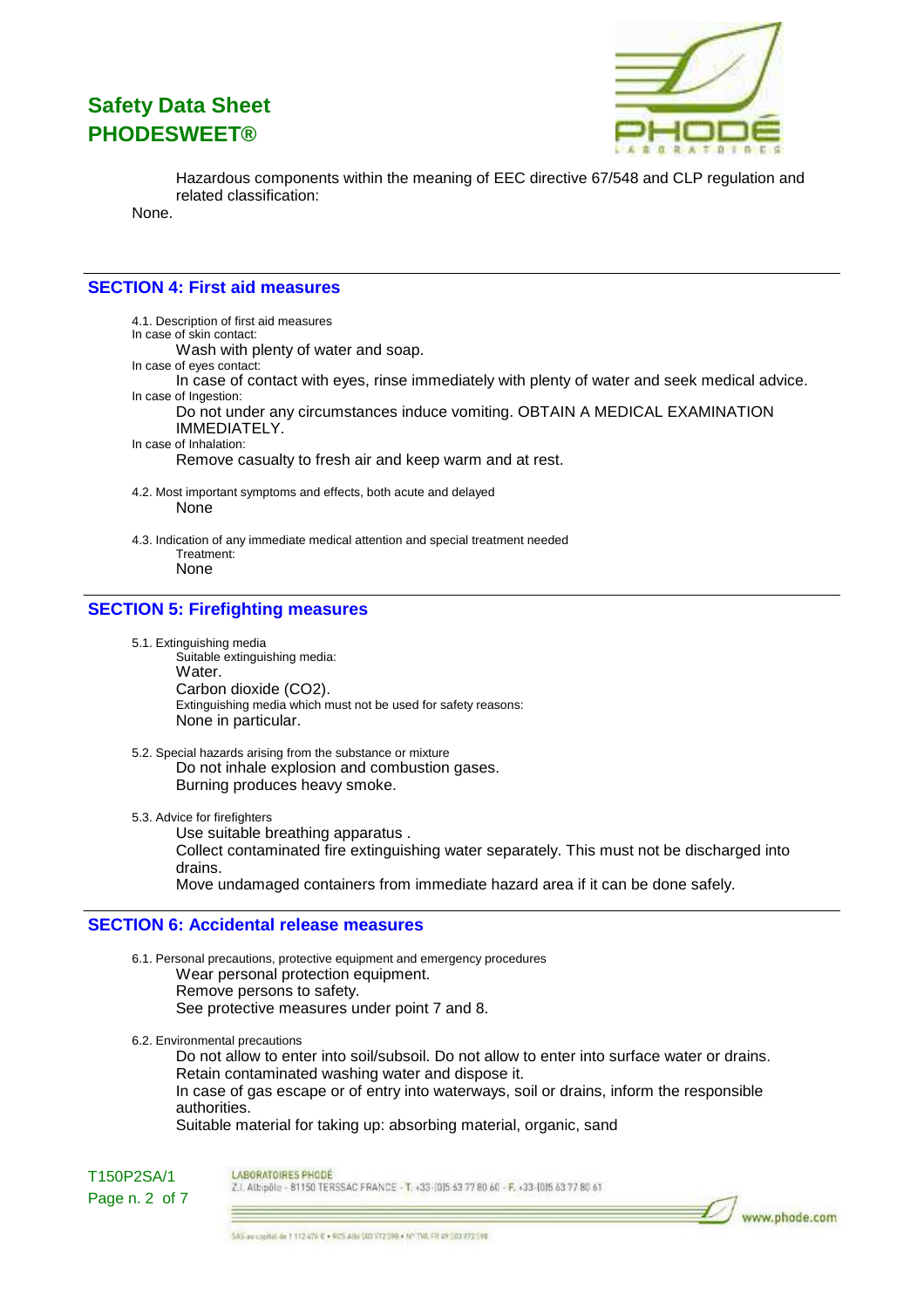

www.phode.com

- 6.3. Methods and material for containment and cleaning up Wash with plenty of water.
- 6.4. Reference to other sections See also section 8 and 13

## **SECTION 7: Handling and storage**

7.1. Precautions for safe handling Avoid contact with skin and eyes, inhalation of vapours and mists. Do not eat or drink while working. See also section 8 for recommended protective equipment.

7.2. Conditions for safe storage, including any incompatibilities Keep away from food, drink and feed. Incompatible materials: None in particular. Instructions as regards storage premises: Adequately ventilated premises.

7.3. Specific end use(s) None in particular

#### **SECTION 8: Exposure controls/personal protection**

8.1. Control parameters No occupational exposure limit available DNEL Exposure Limit Values N.A. PNEC Exposure Limit Values N.A. 8.2. Exposure controls Eye protection: Not needed for normal use. Anyway, operate according good working practices. Protection for skin: No special precaution must be adopted for normal use. Protection for hands: Not needed for normal use. Respiratory protection: Not needed for normal use. Thermal Hazards: None Environmental exposure controls: None

## **SECTION 9: Physical and chemical properties**

| 9.1. Information on basic physical and chemical properties |                            |
|------------------------------------------------------------|----------------------------|
| Appearance and colour:                                     | Poudre fine saumon à blanc |
| Odour:                                                     | Inodore                    |
| Odour threshold:                                           | N.A.                       |
| pH:                                                        | N.A.                       |
| Melting point / freezing point:                            | N.A.                       |
| Initial boiling point and boiling range:                   | N.A.                       |
| Solid/gas flammability:                                    | N.A.                       |
| Upper/lower flammability or explosive limits:              | N.A.                       |
| Vapour density:                                            | N.A.                       |
| Flash point:                                               | N.A.                       |
| Evaporation rate:                                          | N.A.                       |
|                                                            |                            |

#### T150P2SA/1 Page n. 3 of 7

Z.I. Albipôle - 81150 TERSSAC FRANCE - T. +33-(0)5 63 77 80 60 - F. +33-(0)5 63 77 80 61

 $=$ 

LABORATOIRES PHODE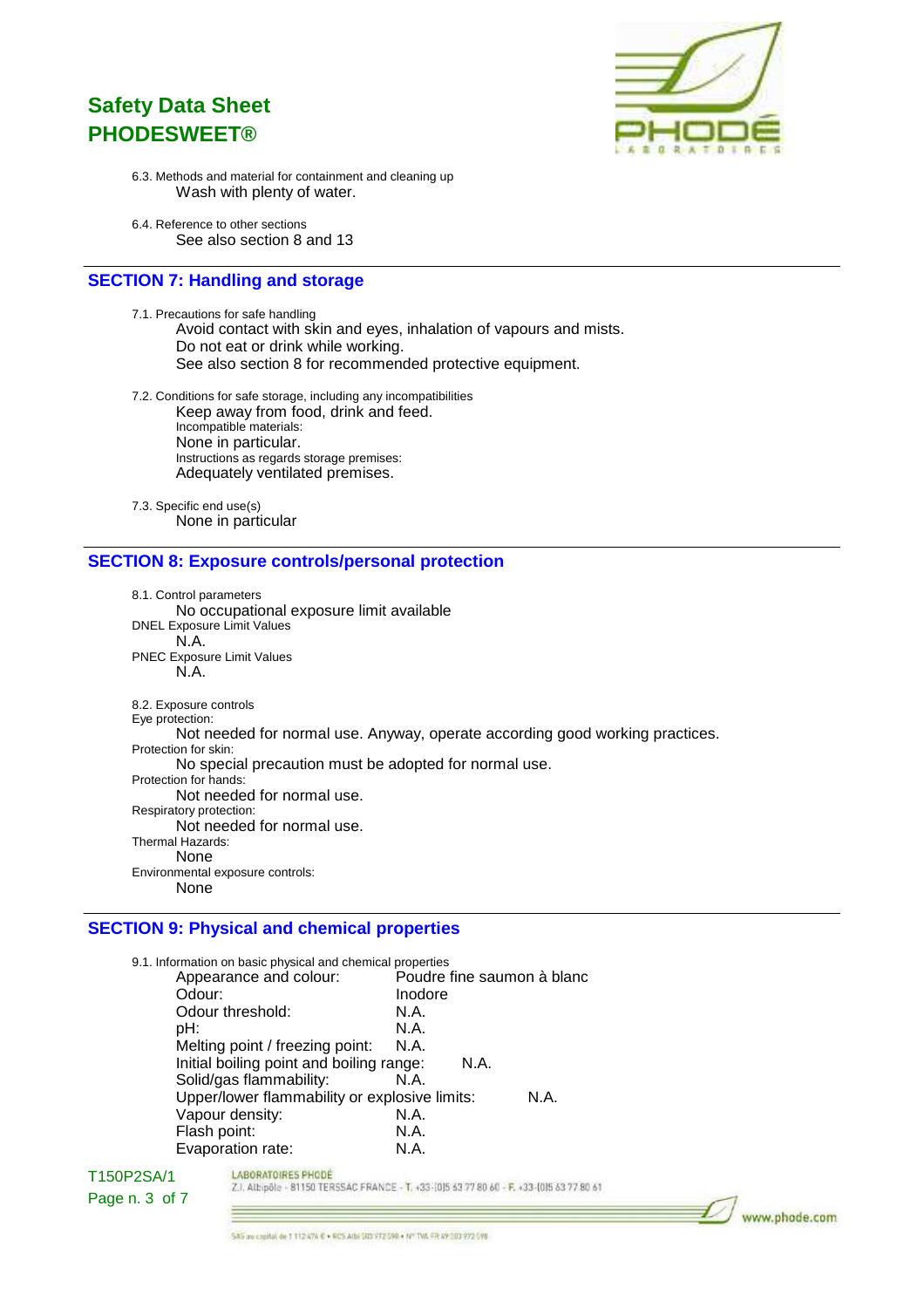

|                        | Vapour pressure:                         | N.A.            |      |  |
|------------------------|------------------------------------------|-----------------|------|--|
|                        | Relative density:                        | $0.50 +/- 0.05$ |      |  |
|                        | Solubility in water:                     | N.A.            |      |  |
|                        | Solubility in oil:                       | N.A.            |      |  |
|                        | Partition coefficient (n-octanol/water): |                 | N.A. |  |
|                        | Auto-ignition temperature:               | N.A.            |      |  |
|                        | Decomposition temperature:               | N.A.            |      |  |
|                        | Viscosity:                               | N.A.            |      |  |
|                        | Explosive properties:                    | N.A.            |      |  |
|                        | Oxidizing properties:                    | N.A.            |      |  |
| 9.2. Other information |                                          |                 |      |  |
|                        | Miscibility:                             | N.A.            |      |  |
|                        | Fat Solubility:                          | N.A.            |      |  |
|                        | Conductivity:                            | N.A.            |      |  |
|                        | Substance Groups relevant properties     |                 | N A  |  |
|                        |                                          |                 |      |  |

#### **SECTION 10: Stability and reactivity**

10.1. Reactivity Stable under normal conditions

- 10.2. Chemical stability Stable under normal conditions
- 10.3. Possibility of hazardous reactions None
- 10.4. Conditions to avoid Stable under normal conditions.
- 10.5. Incompatible materials None in particular.
- 10.6. Hazardous decomposition products None.

### **SECTION 11: Toxicological information**

- 11.1. Information on toxicological effects
- Toxicological information of the mixture:
	- N.A.

Toxicological information of the main substances found in the mixture:

N.A.

If not differently specified, the information required in Regulation 453/2010/EC listed below must be considered as N.A.:

a) acute toxicity;

b) skin corrosion/irritation;

c) serious eye damage/irritation;

d) respiratory or skin sensitisation;

e) germ cell mutagenicity;

f) carcinogenicity;

g) reproductive toxicity;

h) STOT-single exposure;

i) STOT-repeated exposure;

j) aspiration hazard.

## **SECTION 12: Ecological information**

T150P2SA/1 Page n. 4 of 7 LABORATOIRES PHODE

Z.I. Albipõle - 81150 TERSSAC FRANCE - T. +33-(0)5 63 77 80 60 - F. +33-(0)5 63 77 80 61

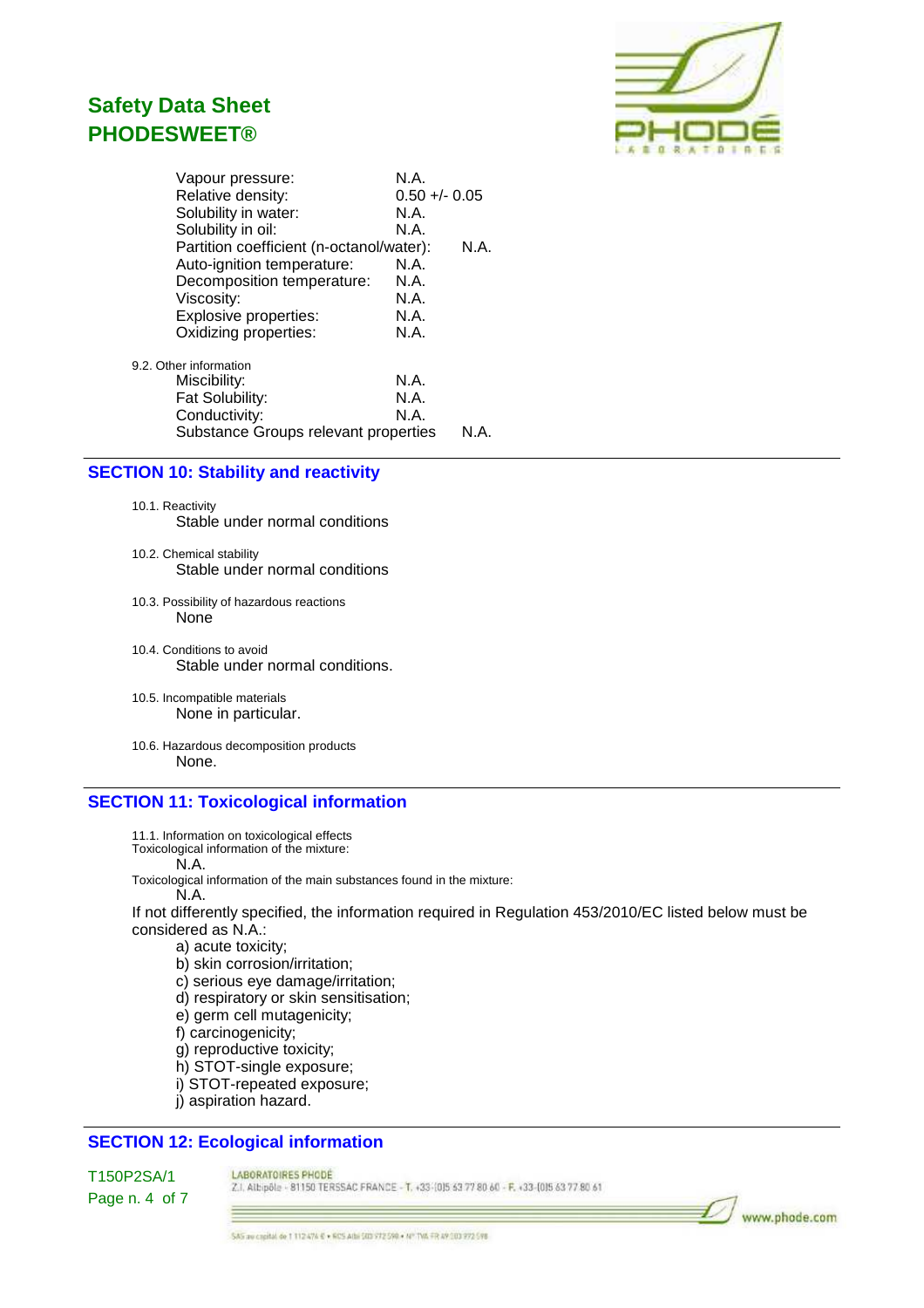

www.phode.com

- 12.1. Toxicity Adopt good working practices, so that the product is not released into the environment. N.A.
- 12.2. Persistence and degradability N.A.
- 12.3. Bioaccumulative potential N.A.
- 12.4. Mobility in soil N.A.
- 12.5. Results of PBT and vPvB assessment vPvB Substances: None - PBT Substances: None
- 12.6. Other adverse effects None

#### **SECTION 13: Disposal considerations**

13.1. Waste treatment methods Recover if possible. In so doing, comply with the local and national regulations currently in force.

## **SECTION 14: Transport information**

14.1. UN number

Not classified as dangerous in the meaning of transport regulations.

- 14.2. UN proper shipping name N.A.
- 14.3. Transport hazard class(es) N.A.
- 14.4. Packing group N.A.
- 14.5. Environmental hazards N.A.
- 14.6. Special precautions for user N.A.
- 14.7. Transport in bulk according to Annex II of MARPOL73/78 and the IBC Code N.A.

### **SECTION 15: Regulatory information**

15.1. Safety, health and environmental regulations/legislation specific for the substance or mixture Dir. 67/548/EEC (Classification, packaging and labelling of dangerous substances) Dir. 99/45/EC (Classification, packaging and labelling of dangerous preparations) Dir. 98/24/EC (Risks related to chemical agents at work) Dir. 2000/39/EC (Occupational exposure limit values) Dir. 2006/8/EC Regulation (EC) n. 1907/2006 (REACH) Regulation (EC) n. 1272/2008 (CLP) Regulation (EC) n. 790/2009 (ATP 1 CLP)

### T150P2SA/1 Page n. 5 of 7

LABORATOIRES PHODE Z.I. Albipôle - 81150 TERSSAC FRANCE - T. +33-1015 63 77 80 60 - F. +33-1015 63 77 80 61

SAS av capital de 1 112 474 € + 605 Athi 503 772 598 + Nº TVA FR 49 303 772 598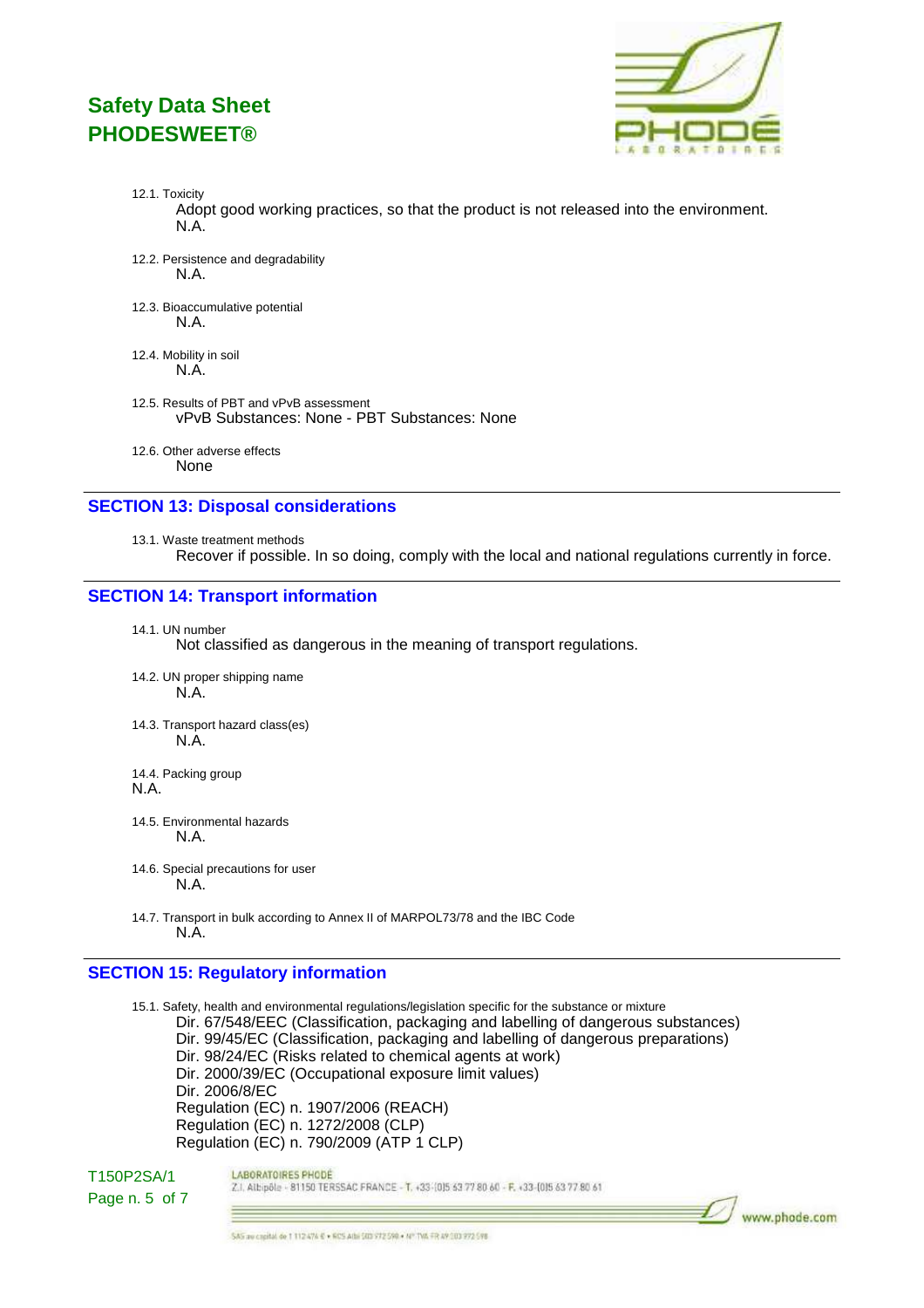

Regulation (EU) n. 453/2010 (Annex I) Regulation (EU) n. 286/2011 (ATP 2 CLP) Restrictions related to the product or the substances contained according to Annex XVII Regulation (EC) 1907/2006 (REACH) and subsequent modifications: None Where applicable, refer to the following regulatory provisions : Directive 2003/105/CE ('Activities linked to risks of serious accidents') and subsequent amendments. Regulation (EC) nr 648/2004 (detergents). 1999/13/EC (VOC directive)

15.2. Chemical safety assessment

No

### **SECTION 16: Other information**

This document was prepared by a competent person who has received appropriate training. Main bibliographic sources:

ECDIN - Environmental Chemicals Data and Information Network - Joint Research Centre, Commission of the European Communities

SAX's DANGEROUS PROPERTIES OF INDUSTRIAL MATERIALS - Eight Edition - Van Nostrand Reinold

CCNL - Appendix 1

Insert further consulted bibliography

The information contained herein is based on our state of knowledge at the above-specified date. It refers solely to the product indicated and constitutes no guarantee of particular quality. It is the duty of the user to ensure that this information is appropriate and complete with respect to the specific use intended.

This MSDS cancels and replaces any preceding release.

| ADR:        | European Agreement concerning the International Carriage of<br>Dangerous Goods by Road.                               |
|-------------|-----------------------------------------------------------------------------------------------------------------------|
| CAS:        | Chemical Abstracts Service (division of the American Chemical Society).                                               |
| CLP:        | Classification, Labeling, Packaging.                                                                                  |
| DNEL:       | Derived No Effect Level.                                                                                              |
| EINECS:     | European Inventory of Existing Commercial Chemical Substances.                                                        |
| GefStoffVO: | Ordinance on Hazardous Substances, Germany.                                                                           |
| GHS:        | Globally Harmonized System of Classification and Labeling of<br>Chemicals.                                            |
| IATA:       | International Air Transport Association.                                                                              |
| IATA-DGR:   | Dangerous Goods Regulation by the "International Air Transport<br>Association" (IATA).                                |
| ICAO:       | International Civil Aviation Organization.                                                                            |
| ICAO-TI:    | Technical Instructions by the "International Civil Aviation Organization"<br>$(ICAO)$ .                               |
| IMDG:       | International Maritime Code for Dangerous Goods.                                                                      |
| INCI:       | International Nomenclature of Cosmetic Ingredients.                                                                   |
| KSt:        | Explosion coefficient.                                                                                                |
| LC50:       | Lethal concentration, for 50 percent of test population.                                                              |
| LD50:       | Lethal dose, for 50 percent of test population.                                                                       |
| LTE:        | Long-term exposure.                                                                                                   |
| PNEC:       | Predicted No Effect Concentration.                                                                                    |
| RID:        | Regulation Concerning the International Transport of Dangerous Goods<br>by Rail.                                      |
| STE:        | Short-term exposure.                                                                                                  |
| STEL:       | Short Term Exposure limit.                                                                                            |
| STOT:       | Specific Target Organ Toxicity.                                                                                       |
| T150P2SA/1  | <b>LABORATOIRES PHODE</b><br>Z.I. Albipõle - 81150 TERSSAC FRANCE - 1, +33-(0)5 43 77 80 60 - F, +33-(0)5 63 77 80 61 |

Page n. 6 of 7